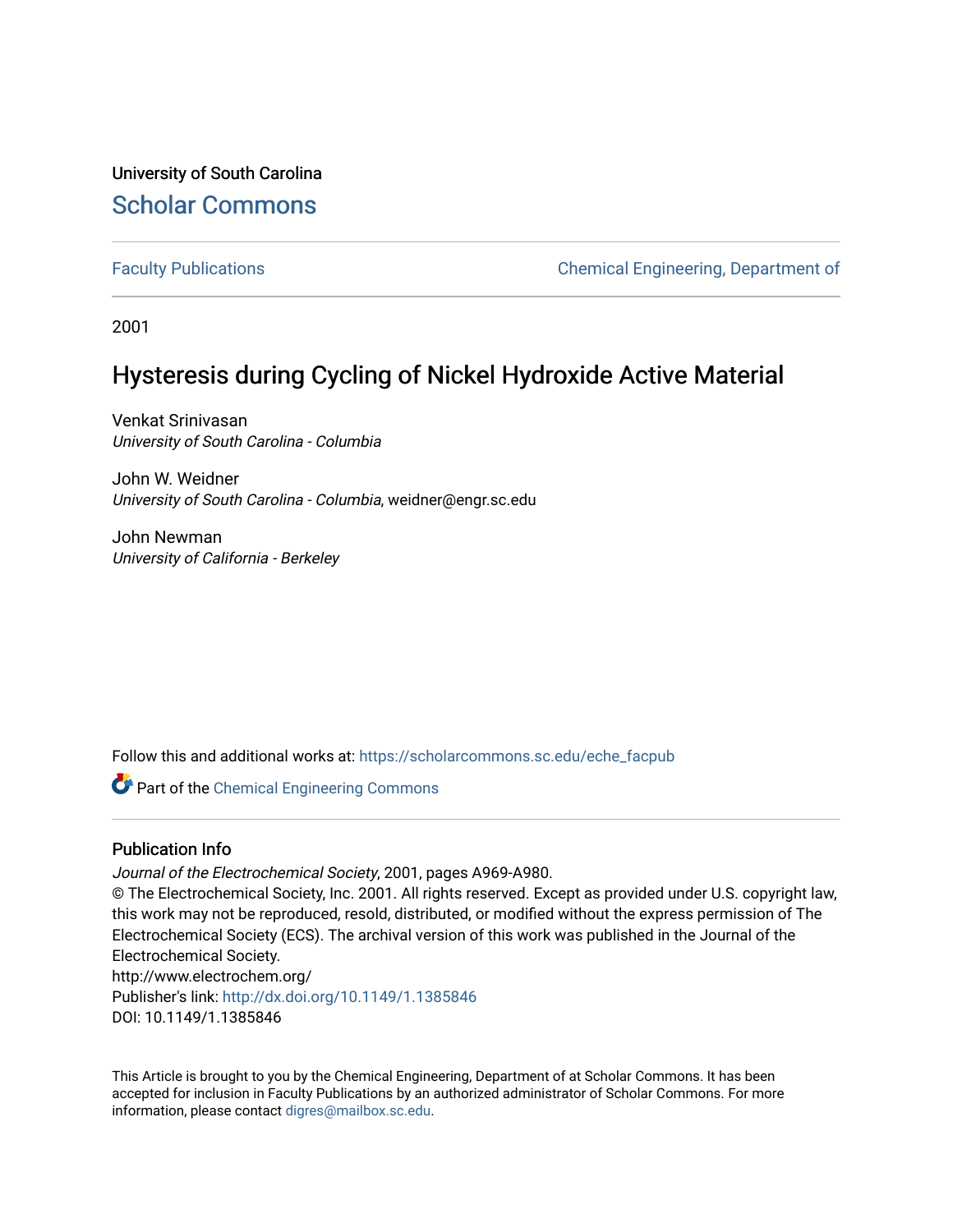

# **Hysteresis during Cycling of Nickel Hydroxide Active Material**

## Venkat Srinivasan,<sup>a,\*,c</sup> John W. Weidner,<sup>a,\*</sup> and John Newman<sup>b,\*\*</sup>

*a Department of Chemical Engineering, University of South Carolina, Columbia, South Carolina 29208, USA b Department of Chemical Engineering, University of California, Berkeley, California 94720, USA*

The nickel hydroxide electrode is known to exhibit a stable hysteresis loop, with the potential on charge being higher than that on discharge at every state-of-charge (SOC). What we show here is that this loop created during a complete charge and discharge (*i.e.*, boundary curves) is not sufficient to define the state of the system. Rather, internal paths within the boundary curves (*i.e.*, scanning curves) can be generated that access potentials between the boundary curves. The potential obtained at any SOC, as well as how the material charges and discharges from that point, depends on the cycling history of the material. The implication of this phenomenon is that the potential of nickel-based batteries cannot be used as an indication of the SOC of the cell. Analysis of the boundary and scanning curves suggest that the electrode consists of a number of individual units or domains, each of which exhibits two or more metastable states. The cycling behavior of the nickel hydroxide electrode is discussed within the context of previously developed theoretical arguments regarding domain theory. Although the specific cause for the metastability in each domain is not understood, considerable insights are provided into the history-dependent behavior of the nickel hydroxide electrode. Finally, an empirical procedure is developed to predict the scanning curves based on the boundary curves. © 2001 The Electrochemical Society. [DOI: 10.1149/1.1385846] All rights reserved.

Manuscript submitted November 17, 2000; revised manuscript received April 23, 2001. Available electronically July 31, 2001.

Hysteresis is a characteristic of a system in which a change in the direction of the independent variable leads to the dependent variable failing to retrace the path it passed in the forward direction.<sup>1</sup> In other words, the dependent variable lags behind in an attempt to track the changes in the independent variable. Consequently, the system exhibits ''history dependence,'' with the path of the system dictated by its previous history. The phenomenon is manifested as a closed loop with two values of the dependent variable for each independent variable, one in the forward direction, and the other in the reverse. Most often, the size of the loop changes depending on the rate with which the independent variable is changed. A common electrochemical example of such a time-dependent hysteresis is cyclic voltammetry. The anodic and cathodic paths do not overlap due to kinetic, mass-transfer, and ohmic resistances, and therefore they move closer together as the rates are lowered. However, in a few systems, the loops generated are stable, reproducible, and rateindependent. Such loops are termed permanent hysteresis, $<sup>1</sup>$  and they</sup> are the focus of this paper. From this point forward, the term hysteresis refers only to this rate-independent phenomenon.

Hysteresis is well-studied in adsorption<sup>1</sup> and magnetism,<sup>2</sup> but there are only a few documented examples in electrochemical systems. This includes the history-dependent equilibrium potential observed during the intercalation of lithium ions into carbon  $3,4$  and LiMnO<sub>2</sub> electrodes,<sup>5,6</sup> hydrogen in LaNi<sub>5</sub>,<sup>7</sup> and protons into nickel hydroxide.<sup>8-10</sup> In the latter example, the "equilibrium potential" measured during charge (i.e., proton extraction) is 40 to 90 mV higher than that measured during discharge (i.e., proton intercala $t_i$ ,  $t_i$ ,  $t_i$ ,  $t_i$ ,  $t_i$ ,  $t_i$ ,  $t_i$ ,  $t_i$ ,  $t_i$ ,  $t_i$ ,  $t_i$ ,  $t_i$ ,  $t_i$ ,  $t_i$ ,  $t_i$ ,  $t_i$ ,  $t_i$ ,  $t_i$ ,  $t_i$ ,  $t_i$ ,  $t_i$ ,  $t_i$ ,  $t_i$ ,  $t_i$ ,  $t_i$ ,  $t_i$ ,  $t_i$ ,  $t_i$ ,  $t_i$ ,  $t_i$ ,  $t_i$ ,  $t_i$ ,  $t_i$ ,  $t_i$ ,  $t_i$ ,  $t_i$ ,  $t_i$ , and discharge decreases approximately 0.5 mV for every 1°C increase in temperature,<sup>8</sup> and at room temperature the offset decreases by 40 mV with the addition of cobalt to the active material. $9,10$ 

The hysteresis loop generated during a complete charge and discharge reveals that such loops are stable, reproducible, and rateindependent. However, it has been shown in adsorption and magnetism studies that these ''boundary curves'' reveal only limited aspects of the hysteresis phenomenon.<sup>1</sup> Curves generated on partial cycling of the independent variable  $(i.e.,$  "scanning curves") are required to analyze the system completely. To date, no thorough study of the hysteresis in an electrochemical system has been performed.

The purpose of this paper is to gain insight into the hysteresis

during the exchange of protons in nickel hydroxide. This is achieved by first measuring and comparing the boundary curves from films of different structure (pure Ni, cobalt doped Ni, and aged films). Subsequently, the ''permanent'' nature of the hysteresis effect in nickel hydroxide is confirmed by conducting experiments as a function of time. Following this, various theories that have been proposed to explain hysteresis are examined, which illustrate the importance of the scanning curves in understanding the material's history dependence. The extent of applicability of these theories to the nickel hydroxide electrode is discussed by comparing them to experimental data. Finally, an empirical approach to predict the scanning curves based on the boundary curves is illustrated. It should be noted that the history or memory that is described in this paper is not the oft described "memory effect" in nickel batteries.<sup>11</sup> While the memory effect is exhibited as an inability to discharge fully the electrode after it has been partially discharged repeatedly, the memory in this paper deals with the potential being dependent on the proton intercalation history. The electrodes described here do not exhibit the memory effect seen in nickel batteries.

#### **Equilibrium Potential of the Nickel Electrode**

The measurement of the equilibrium potential of the nickel electrode as a function of the state-of-charge  $(SOC)$   $(z)$  is complicated by three properties of the material. The first complication arises from the complex nature of the nickel hydroxide redox reaction, which leads to ambiguity in relating the measured potential to the activity of the oxidized and reduced species. The charge and discharge process in the nickel hydroxide electrode involves the extraction and intercalation of protons, respectively, into the solid crystal lattice. Ideally, this has been represented  $as<sup>12</sup>$ 

$$
\text{Ni(OH)}_2 \underset{\text{discharge}}{\rightleftharpoons} \text{NiOOH}_{2-z} + zH^+ + ze^-
$$
\n
$$
E_{\text{Ni}} = 0.29 \text{ V (in 3\% KOH at } z = 0.5 \text{ vs. Ag/AgCl)} [1]
$$

Using Reaction 1, previous investigators have defined the standard equilibrium potential as the point where there are equal quantities of  $Ni<sup>2+</sup>$  and  $Ni<sup>3+</sup>$  by assuming that the electrode is a solid solution of  $Ni(OH)_2$  and NiOOH.<sup>13-15</sup> Therefore, *z* is equal to the ratio of Ni<sup>3+</sup> to the total nickel concentration. The problem with this approach is that Reaction 1 is only an idealized representation of the redox behavior of the electrode, as the material is thought to have  $Ni<sup>4+</sup>$  in the lattice.<sup>16-18</sup> Spectroscopic evidence and chemical analyses suggest that the  $Ni<sup>4+</sup>$  is a consequence of the material's considerable nonstoichiometry (i.e., presence of Ni defects), with some Ni sites occupied by potassium ions or protons in addition to the protons in-

<sup>\*</sup> Electrochemical Society Active Member.

<sup>\*\*</sup> Electrochemical Society Fellow.

<sup>c</sup> Present address: Department of Mechanical and Nuclear Engineering, Pennsylvania State University, University Park, Pennsylvania 16802.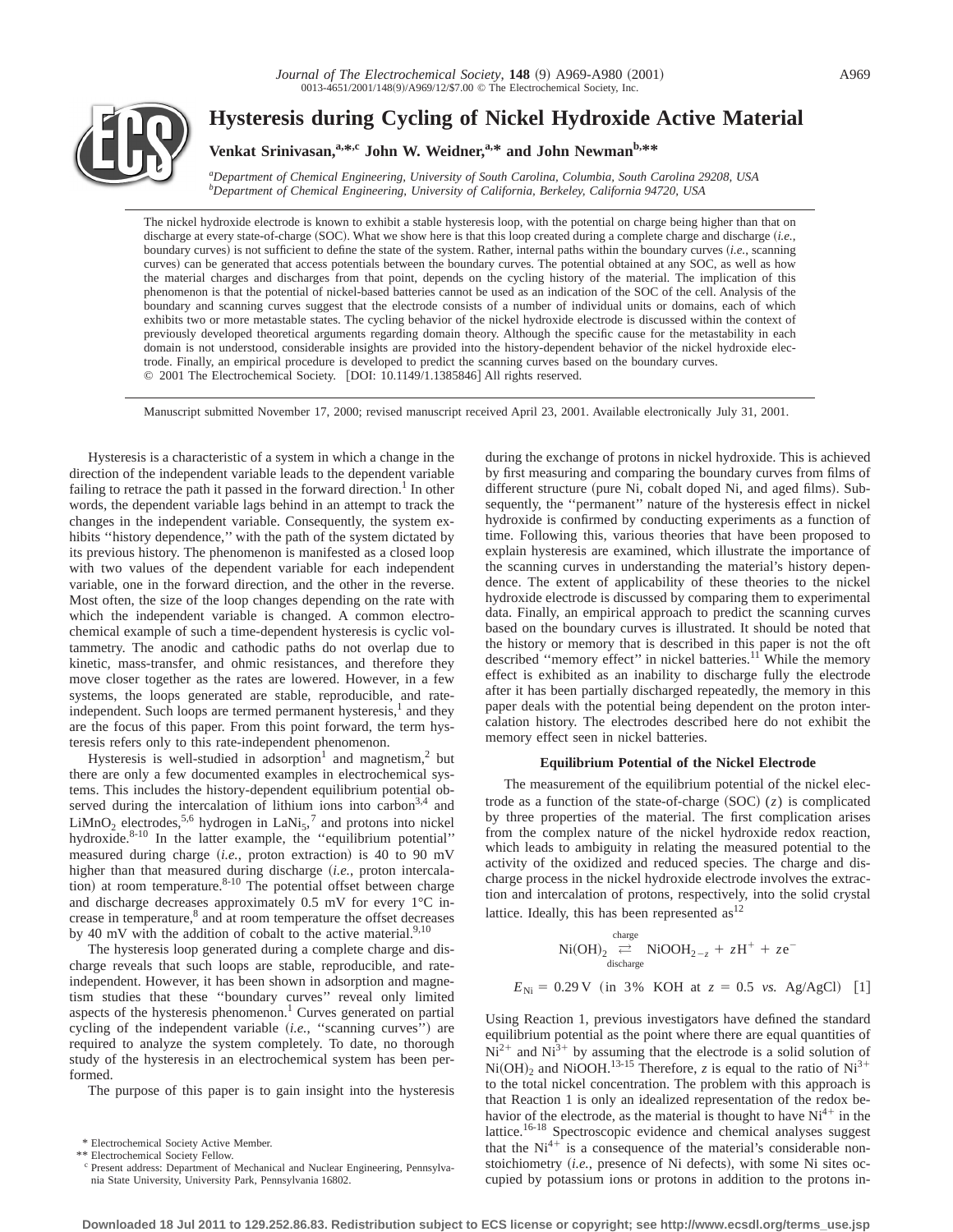tercalated in reaction 1.18 These variations result in the number of electrons transferred per mole of nickel not necessarily being 1.0, as implied by Reaction 1. Rather, this number depends on the change in defect structure during charge or discharge. $^{19}$ 

The second complication in measuring the equilibrium potential is that the potential measured when the material is charged to 50% of its total capacity ( $z = 0.5$ ) is 40 to 90 mV higher than when it is discharged to that point.<sup>8-10</sup> This hysteresis has often been dismissed when reporting equilibrium potentials. It has been assumed that the potential measured on discharge is the true equilibrium of the system, with the potential on charge representing some unexplained departure from equilibrium.<sup>8,15</sup>

The third complication involves establishing equilibrium conditions. For convenience, low-rate, galvanostatic experiments, where potential losses due to kinetic, mass-transfer, and ohmic effects are negligible, have been used to determine the equilibrium potential as a function of *z*. This approach is convenient because a continuous potential *vs. z* curve can be generated in a single experiment. However, such measurements are complicated in the nickel electrode by the oxygen evolution reaction according to

$$
4 \text{ OH}^- \rightarrow \text{O}_2 + 2\text{H}_2\text{O} + 4\text{e}^-
$$
  

$$
E_{ox} = 0.22 \text{ V (in 3\% KOH vs. Ag/AgCl)} \qquad [2]
$$

Since the equilibrium potential for Reaction 2 is less than that for Reaction 1, oxygen evolution occurs simultaneously with the nickel hydroxide redox reaction under normal operating conditions. This coulombic inefficiency means that not all the current going into, and removed from, the system is that due to Reaction 1. Therefore, experiments designed to track the progress of Reaction 1, by relating current to *z*, have to account for this reaction. One method of achieving this is to use a mathematical model that corrects for oxygen evolution during the charge or discharge. $9,10,19,20$ 

The use of a galvanostatic experiment, which results in an oxidation current flowing during charge and a reduction current during discharge, led Timmerman *et al.*<sup>21</sup> to speculate that the potential offset did not arise because of a difference in history associated with charge and discharge, but rather the direction of the current. Their argument was that the Schottky barrier formed between the metal current collector and the semiconducting nickel hydroxide caused the potential offset.<sup>21</sup> This barrier would behave as a rectifier, with a current-invariant potential offset when forward biased. In other words, a constant-potential offset would be established when a charging current is passed, with no effect when a discharging current is passed. The potentiostatic experiments performed by Ta and Newman9,10 should dispel this theory. They showed that the capacity of the electrode depended on whether it was stepped to the particular potential from the discharged state or from the charged state. For either potential step, only a small oxidation current flowed once steady state was reached, corresponding to Reaction 2. Therefore, they established two different equilibrium conditions that differed only by their past history *(i.e.*, a hysteresis).

#### **Experimental**

Films of nickel hydroxide were deposited electrochemically on a 0.2 cm2 gold substrate sputtered on a quartz crystal using a procedure described in detail elsewhere.<sup>22,23</sup> Cobalt-doped nickel hydroxide films were deposited at room temperature in a bath containing 1.8 M Ni(NO<sub>3</sub>)<sub>2</sub>, 0.175 M Co(NO<sub>3</sub>)<sub>2</sub>, and 0.075 M NaNO<sub>3</sub> in a solvent of 50 volume percent  $(v/\sigma)$  ethanol using a cathodic current of 1.0 mA  $(5.0 \text{ mA/cm}^2)$ . The deposition was conducted for 690 s, which was found to correspond to a film of mass approximately 35  $\mu$ g (175  $\mu$ g/cm<sup>2</sup>) as measured using an electrochemical quartzcrystal microbalance (EQCM). Films deposited under these conditions were determined to have a nickel to cobalt ratio in the film of  $88:12.^{24}$  These films are referred to as fresh Ni-Co films. Films



**Figure 1.** Equilibrium potential of a fresh pure Ni film over the first two cycles generated using a constant current experiment. (a) Shows the significantly greater electron transfer in the first charge. (b) Was generated by converting the abscissa to  $z$  by correcting  $1(a)$  for the oxygen evolution reaction using Eq. 3-6.

referred to as fresh pure-Ni films were deposited using these same deposition conditions and with solutions of the same composition, but devoid of cobalt.

Following the deposition, the films were rinsed in deionized water (resistivity 18.2 M $\Omega$  cm), and the cell was filled with a solution of 3 wt % KOH. The films were conditioned by charging at a constant current of 1 mA/cm<sup>2</sup> until oxygen evolution, cycling 25 times at a sweep rate of 5 mV/s between 0.5 and 0.0 V *vs.* Ag/AgCl, and discharging at a constant current of 100  $\mu$ A/cm<sup>2</sup> until 0.0 V *vs.* Ag/AgCl. Experiments to study the effect of the first charge or the effect of aging in the KOH solution were conducted prior to this conditioning step. Aged films, termed aged Ni-Co films, were prepared by soaking a freshly deposited film in 3% KOH for 40 h. While most experiments were conducted using a three-electrode setup with a platinum counter electrode and a Ag/AgCl reference electrode, experimental sets that were estimated to last more than 5 h were conducted using a Hg/HgO (3% KOH) reference electrode immersed in a Luggin capillary in order to minimize drifts in potential due to the diffusion of  $OH^-$  ions into the reference electrode solution. The potentials were then corrected by subtracting 70 mV to match the Ag/AgCl reference electrode. An EG&G M263 A potentiostat/galvanostat was used to perform the experiments. The equipment control and data acquisition were achieved using the M270 software. All constant current experiments reported in this paper were conducted at 100  $\mu A/cm^2$ . This current density is in a range where the potential of the electrode was current independent.15 In other words, kinetic, mass-transfer, and ohmic losses are negligible in the curves shown in the paper.

#### **Results and Discussion**

*Boundary curves for the nickel hydroxide electrode*.—Figure 1a shows the first two constant current charges/discharges of a fresh pure-Ni film. The figure illustrates the differing electron transfer that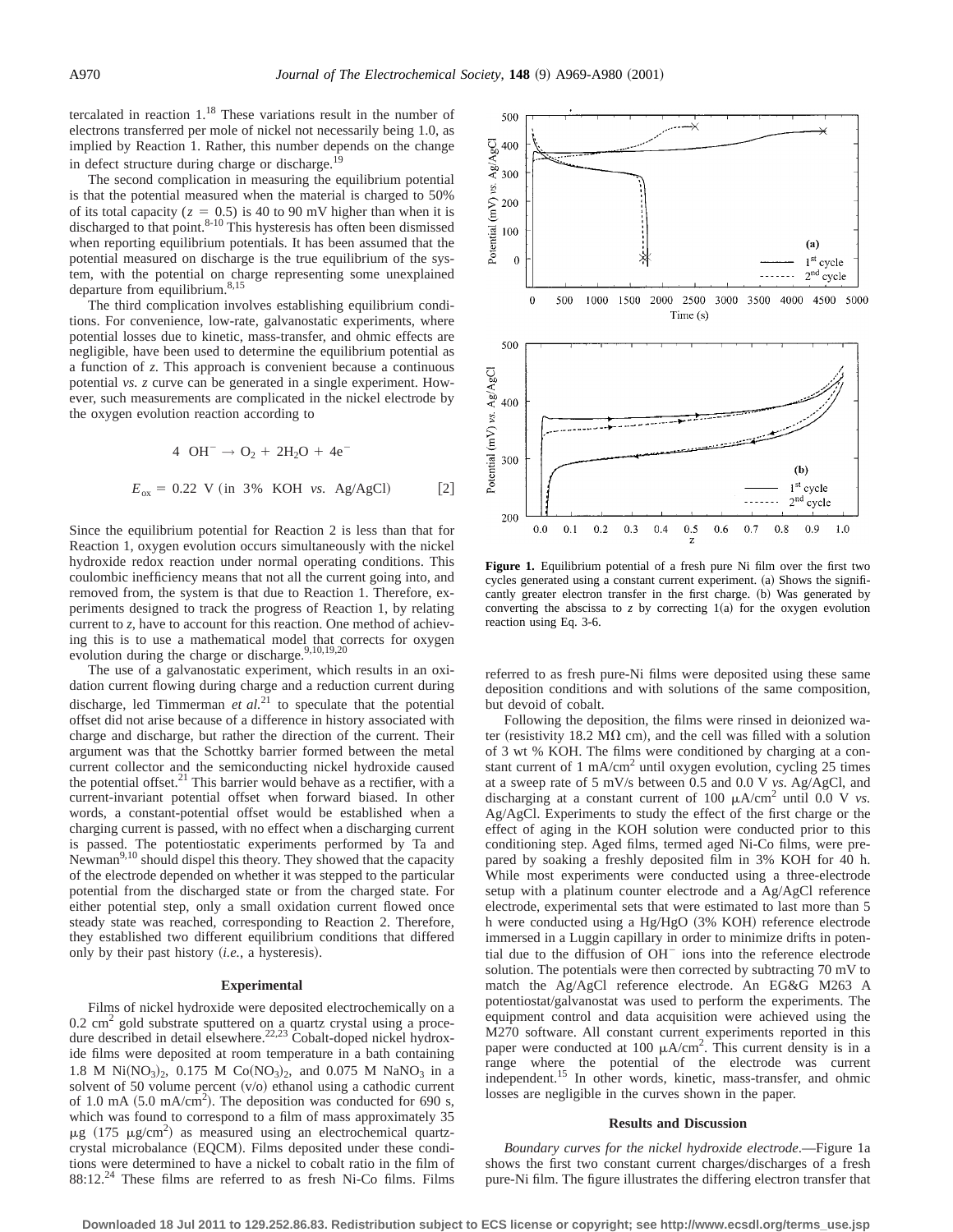occurs between the first charge and the subsequent charges/ discharges. While the capacity on the first charge (corrected for oxygen evolution) is  $\approx 0.30$  C/cm<sup>2</sup>, the capacity on the second cycle is only  $\approx 0.18$  C/cm<sup>2</sup>. This differing capacity is attributed to differences in the exchange of protons and potassium ions from the Ni vacancies between the two cycles.<sup>25</sup> These variations in the structure cause the first charge to show an oxidation state change from 2.0 to  $3.67$  (a  $1.67$  electron transfer), while the discharge results in the oxidation state change from  $3.67$  to  $2.67$  (a 1.0 electron transfer).<sup>19</sup>

Figure 1a can be rescaled by converting the abscissa from time to *z*, where *z* is the SOC defined as

$$
z = z^{\circ} + \frac{Q}{|Q_{\text{max}}|}
$$
 [3]

and  $z^{\circ}$  is the value of *z* at the start of the experiment (*i.e.*,  $z^{\circ}$  $= 0.0$  on charge and 1.0 on discharge). The currents, and hence  $Q$ , are positive on charge and negative on discharge. The ratio  $Q/|Q_{\text{max}}|$ is given by

$$
\frac{Q}{|Q_{\text{max}}|} = \frac{\int_0^t J_{\text{Ni}} dt'}{\left| \int_0^{\tau} J_{\text{Ni}} dt' \right|}
$$
 [4]

where  $\tau$  is the time required to either fully charge or fully discharge the film. These times are indicated by the symbol  $\times$  in Fig. 1a. Although the total imposed current is constant, the current going to the nickel reaction is not because some of it goes to the oxygen evolution reaction. Therefore

$$
I_{\rm Ni} = I - I_{\rm ox} \tag{5}
$$

The oxygen evolution reaction varies with voltage, and hence time. Recognizing that the overpotential for the reaction is large, the following Tafel expression is used to describe the process

$$
I_{ox} = i_{o,ox} \exp\left(\frac{\alpha_a F(V - E_{ox})}{RT}\right)
$$
 [6]

The parameters in Eq. 6 (*i.e.*,  $i_{0.0x}$  and  $\alpha_a$ ) are obtained by recognizing that on the second charge plateau  $(V = 0.443 V$  in Fig. 1a), all the current goes to Reaction 2 and none to the nickel reaction. Assuming that  $i_{0.0x}$  is more sensitive to the film properties than  $\alpha_a$ , the value for the latter parameter obtained from previous work was used (*i.e.*,  $\alpha_a = (0.75)^{26}$ , and  $i_{o,ox}$  was calculated for each film. This was done by setting  $I_{ox} = I$  in Eq. 6, *V* equal to the potential on the second plateau, and solving for  $i_{0,0x}$ . This value of  $i_{0,0x}$  was then used in Eq. 6 to calculate  $I_{ox}$ , and hence,  $I_{Ni}$ , as a function of *V* throughout charge. This value of  $i_{0,0x}$  was also used on subsequent discharge boundary curves and scanning curves. When a series of experiments were performed on the same film, the  $i_{0,0x}$  was estimated periodically in order to ensure its invariance with cycling.

The procedure detailed above, in conjunction with Eq. 3-6, was used to convert Fig. 1a into a plot of potential *vs. z* as shown in Fig. 1b. The efficiency of the nickel reaction was found to be approximately 67% in the first charge and 73% on the second when charged until the cutoff time, marked by x. The comparable efficiencies during the first two charges mean that the number of coloumbs going to the first charge is nearly  $70\%$  more than the second  $(i.e.,$  the first and second charges give a 1.67 and 1.0 electrons transfer, respectively<sup>19</sup>. The efficiency on discharge was nearly 98%, owing to the lower potential of the discharge boundary curve compared to the charge boundary curve. Adding cobalt to the nickel lattice increases the efficiency, especially on charge, because the voltage is lower.

The most striking effect of rescaling from time to *z* occurs when comparing the first and second charges. Even though the first charge lasts nearly 70% longer than the second, the curves are very similar to one another when the potential is plotted *vs. z*. In addition, cy**Figure 2.** Equilibrium potential *vs. z* for a fresh pure-Ni film and a fresh Ni-Co film (a) and a fresh Ni-Co film and an aged Ni-Co film (b). The film was aged in 3% KOH for 40 h. All curves correspond to the second cycle.

cling the fresh pure Ni films results in a steady decrease in the number of electrons transferred,<sup>19</sup> but plotting the potential *vs.* z results in overlapping discharge curves.

The same qualitative trends seen in Fig. 1a and 1b for fresh pure Ni films are also seen in Fig. 2 for fresh and aged Ni-Co films. However, the potential needed to charge and discharge the electrode does depend on the type of film cycled. Figure 2a shows the second cycle for a fresh pure Ni film compared to the second cycle for a fresh Ni-Co film. The potential of the fresh Ni-Co film is lower, 9,10 and the potential offset between charge and discharge is 53 and 43 mV for the fresh pure-Ni film and fresh Ni-Co film, respectively. In comparison, Ta and Newman<sup>9,10</sup> report an offset of 92 mV for pure Ni films and 50 mV for Co-doped films. The differences may be due to the different film thicknesses employed in the two studies. While the films deposited in this study are estimated to be  $\approx 0.5$  µm based on the nickel hydroxide density of 3.5  $g/cm<sup>3</sup>,<sup>27</sup>$  Ta and Newman report a thickness of 20 to 40 nm.

A similar shape for the potential *vs. z* curve seen in Fig. 1a and 2a is also obtained when the fresh Ni-Co films are aged in 3% KOH for 40 h as shown in Fig. 2b. Although the potential of the aged film is higher by  $\approx$  37 mV, the shape of the curves and the offset between the charge and discharge  $(43 \text{ mV}$  in the fresh film and  $45 \text{ mV}$  in the aged film at  $z = 0.5$ ) are similar. Spectroscopic studies indicate that aging the film leads to a material with a lower defect content.<sup>28</sup> The lower defect content results in material that cycles between an oxidation state of 2.33 to 3.33, compared to 2.67 and 3.67 oxidation range for fresh material.<sup>25</sup> In summary, the curves in Fig. 1 and 2 show that although the equilibrium potentials depend on the structure of the material, the shape of the curves when plotted against *z* is similar.

*Constant-potential experiments*.—Having established the effect of the structure of the active material on the hysteresis boundary curves, we now show that the constant current and constantpotential experiments are comparable. In other words, the hysteresis curves are shown to be independent of what variable is controlled

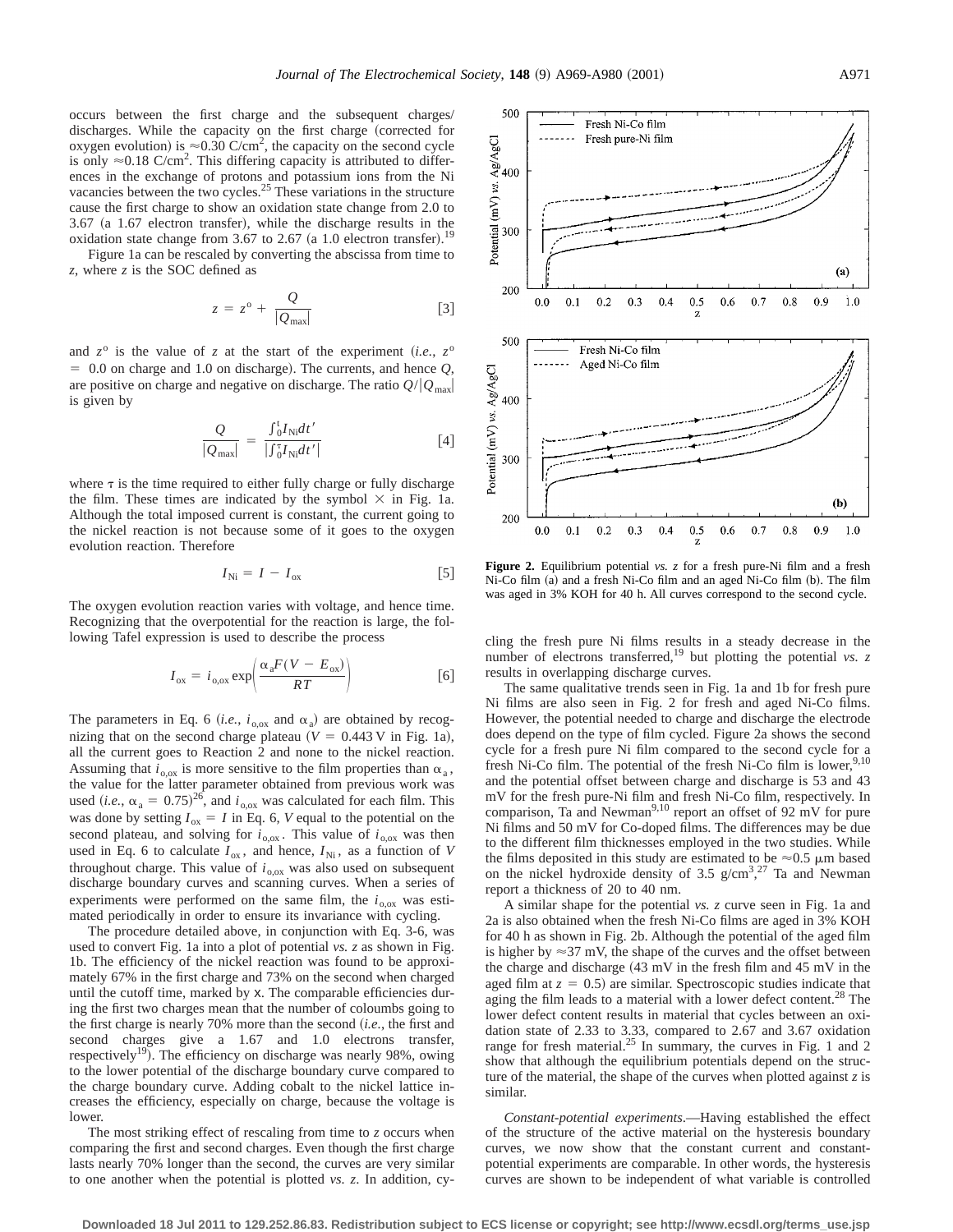

**Figure 3.** Equilibrium potential *vs. z* for a fresh Ni-Co film. The lines were generated using a constant current experiment and the symbols were generated using a constant potential experiment. The electrode was held at a potential for 1 h, and *z* was determined at the end of the experiment. The solid circles show the data for an electrode initially at the fully charged state, and the open circles are those for electrodes initially at the fully discharged state. The inset plot shows the offset potential as a function of *z*.

and independent of the direction of current flowing through the material. Subsequently, we show that the hysteresis is indeed permanent by conducting the experiments as a function of time. All the results shown in the rest of the paper are from fresh Ni-Co films that are conditioned using the procedure described in the experimental section.

Figure 3 shows the experimental equilibrium potential as a function of SOC, *z*, for galvanostatic charge and discharge (denoted by the solid lines). The hysteresis between charge and discharge is also seen in the inset in Fig. 3, where the offset potential is plotted as a function of *z*. The inset shows that the offset is constant through most of the charge/discharge with a value of 43 mV at  $z = 0.5$ , with the loop closing at  $z = 1$ . The constant-potential experiment was conducted by first charging the electrode from the completely discharged state to the desired potential, using a constant current, and then holding at that potential for 1 h. The current decayed exponentially to reach a steady-state oxidation current of  $\approx$  5  $\mu$ A/cm<sup>2</sup>, corresponding to the oxygen evolution reaction, after approximately 5-10 min. Once this experiment was completed, *z* was determined from Eq. 3 following a galvanostatic discharge to 0.0 V. The resulting *z* and potential are plotted as the open circles in Fig. 3. The constant-potential experiments yield a potential *vs. z* similar to that estimated using the constant current experiments. The highest deviation occurs at the low proton concentrations (circle at  $z = 0.75$ ), where the contribution of the oxygen evolution reaction becomes significant, possibly inducing errors in the estimate of *z*.

The same experiment was repeated during discharge at the three potentials used in the charge. In other words, the electrode was discharged from the completely charged state to the desired potential and then held at that potential for 1 h. Once again, a steady-state oxidation current of  $\approx$  5  $\mu$ A/cm<sup>2</sup> was observed after 5-10 min. The electrode was then discharged to 0.0 V, and *z* was determined from Eq. 3 (denoted by the solid circles in Fig. 3). Again, the constantpotential experiment shows a hysteresis similar to that in a constant current experiment. The results shown in Fig. 3 confirm the conclusion by Ta and Newman that the Schottky barrier cannot be the cause for the hysteresis, as the constant-potential experiment would have resulted in an identical *z*, irrespective of the history of the electrode. In addition, the similarity between the two experiments suggests that determination of the equilibrium state of the system can be achieved by either controlling the current, which is equivalent to controlling *z*, or by controlling the potential.



**Figure 4.** Effect of time on the history-dependent behavior of fresh Ni-Co films. The curves were generated by maintaining the electrode at 319 mV *vs.* Ag/AgCl for different times from the charged and discharged states. The value of *z* was then evaluated by correcting for the oxygen evolution reaction using Eq. 3-6. The curves show that two stable oxidation states can exist at the same potential depending only on the previous history of the electrode.

Further, to confirm that the offset shown in Fig. 1-3 is indeed a permanent hysteresis, the potentiostatic experiments were conducted on a different film where the potential was maintained for various times. Here the electrode was set at a constant-potential on both the charge and discharge for four time periods  $(1/2, 3, 6, 4$  and 10 h), and *z* was determined at the end of each experiment. Figure 4 plots *z* as a function of the time, when the electrode is held at 319 mV *vs.* Ag/AgCl. There is a negligible difference between *z* measured after 1/2 h and that measured after 10 h, on both the charge and discharge. Note that, in the constant current experiment, the whole experiment is completed in  $\approx$  1500 s, and yet, Fig. 3 shows that even this short a time is enough to reach equilibrium. Therefore, there exist at least two stable equilibrium states. Which state is achieved is dictated by the history of the material. Furthermore, these equilibrium states can be measured from a convenient galvanostatic charge/discharge experiment.

*Domain theory*.—The similarity of the hysteresis in nickel hydroxide to those observed in gas/solid adsorption and magnetism leads us to examine domain theory, which has been offered as the description for hysteresis in these systems. For example, experimental evidence suggests that magnetic hysteresis is caused by the loss of energy due to movement of the domain walls, which can be measured in the form of sound intensity (*i.e.*, the Barkhausen effect<sup>2</sup>). In this theory, a system that exhibits hysteresis is thought to be made up of a large number of small regions or domains, each of which takes up two or more metastable states for a single value of the external independent variable. The actual cause for the metastability is immaterial at this stage; however, it is important that the domains exhibit such an effect. The metastability in a generic domain was explained by Everett and Whitton<sup>29</sup> in terms of a switch that consists of a bimetallic strip with one end connected to a permanent magnet. The other end of the strip is connected to another permanent magnet through a battery. The magnets are arranged such that, at a temperature  $T<sub>u</sub>$ , the distance between them reaches a critical value, the contact shuts, and a current flows. On cooling, the circuit is not broken at  $T<sub>u</sub>$ , but the strip has to be cooled further to  $T_1$  where the stress in the strip overcomes the attraction between the magnets. This gives rise to a hysteresis in the system independent of the heating and cooling rate. An analogous example is described here to explain domain theory in nickel hydroxide.

Consider a hypothetical domain of nickel hydroxide, which consists of a finite number of Ni sites, with two interlamellar protons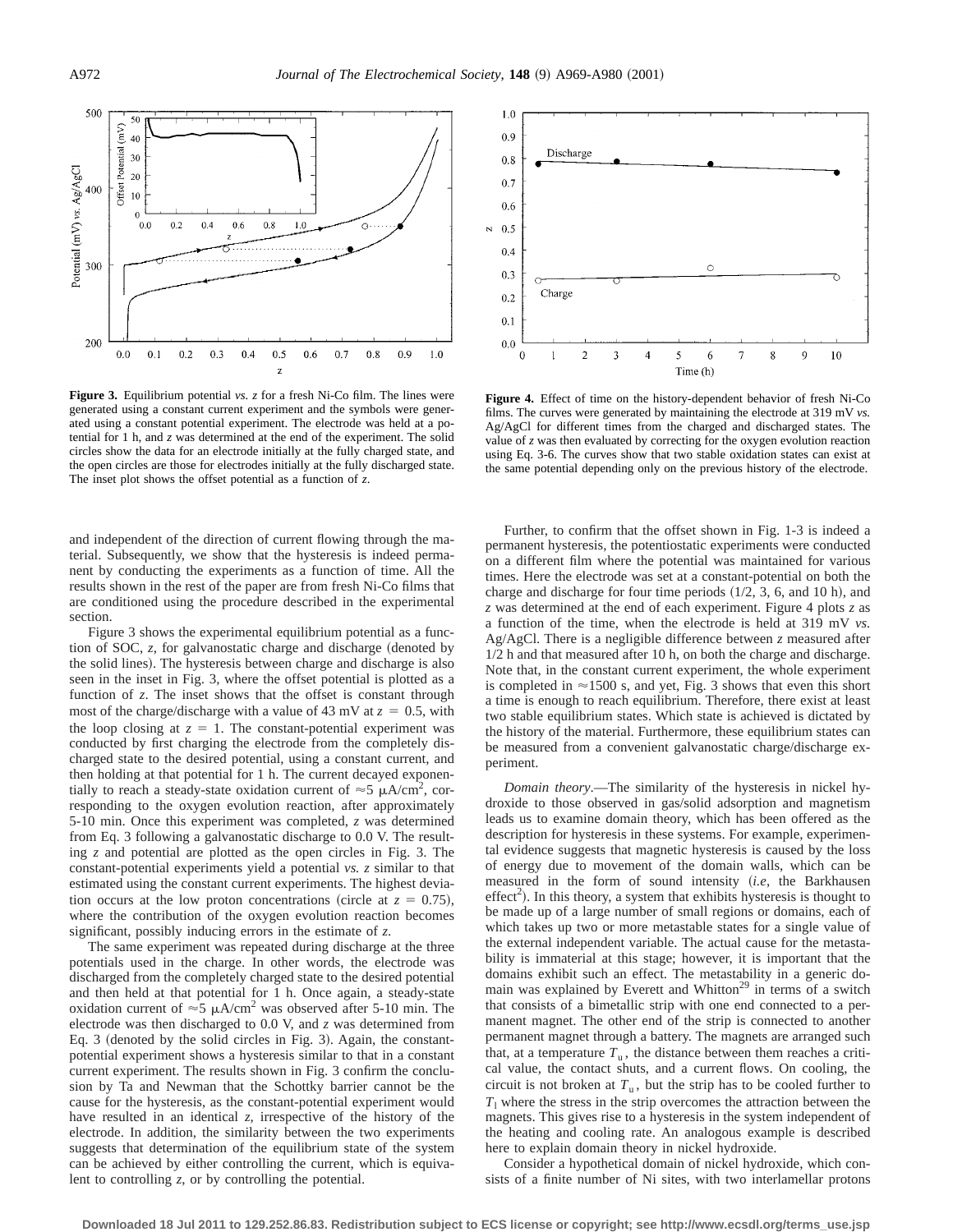associated with each site. Analogous to the switch, assume that an interlamellar proton deintercalates from each of the Ni sites at the same potential  $V_c$ , whereby the electrode is transformed from the fully discharged to the fully charged state  $(i.e., z$  goes from 0 to 1). The resulting potential *vs. z* is plotted in Fig. 5a. However, if some irreversibility were to exist in the domain, such that the proton is reintercalated at a lower potential, for example,  $V<sub>d</sub>$ , then, hysteresis would occur between intercalation and extraction. This form of irreversibility is comparable to the theory of accommodation described by Everett,<sup>1</sup> where the material is thought to undergo an irreversible step that involves ''prying open'' of the layers of the host material  $(e.g., NiOOH)$  to accommodate the guest atom  $(e.g.,$  $H^+$ ).<sup>1</sup> Once intercalation occurs, the expanded solid adopts a new position of minimum energy, so that extraction occurs under a different path. This accommodation effect was proposed by Zheng *et al.*<sup>3</sup> as the cause for the hysteresis during lithium intercalation in hydrogen-containing carbons.<sup>3</sup> They argued that, once intercalation occurs, the lithium binds on the hydrogen-terminating edges of hexagonal carbon fragments, causing a change in the  $sp<sup>2</sup>$  bond to an  $sp<sup>3</sup>$ bond. Therefore, extraction occurs at a different driving force, hence resulting in hysteresis. The authors assumed that the bonding is an activated process, whereby the hysteresis described in their paper is time dependent. However, the time constants were argued to be long enough such that hysteresis is seen under rates that are experimentally practical.

Another form of metastability in each domain could be due to the occurrence of first-order phase transitions. This approach has been used by Everett and Nordon<sup>30</sup> to explain hysteresis in hydrogen absorbing alloys and has been proposed as a possible cause for the hysteresis in the nickel electrode by Milner and Thomas<sup>8</sup> and Barnard *et al.*<sup>31</sup> Consider a domain in the nickel hydroxide electrode which consists of a solid solution of  $Ni(OH)_2$  and NiOOH. Assume the Gibbs free energy of the solid solution has the form depicted by the curve AEGD in Fig. 5b. If the system followed a reversible path, then phase separation would occur at points B and C on charge and discharge, respectively. The resulting potential profile would be ABKCD, and no hysteresis would be observed. However, if on charge the solid solution became supersaturated with NiOOH, the material would be metastable from points B to E. Phase separation would not occur until the potential  $V_c$  (*i.e.*, point E), and the charge curve would be AEFD. On discharge, the solid solution could be supersaturated with  $Ni(OH)_2$ , and the material would be metastable from points C to G. At  $V_d$  (*i.e.*, point G), phase separation would occur, and the discharge curve would be DGHA, leading to hysteresis.

There are two discrepancies between the experimental hysteresis curves shown in Fig. 1-3 and the schematics in Fig. 5a and b. Namely, the experimental curves are not horizontal at intermediate *z*  $(i.e.,$  the curves are S-shaped), and they are asymmetric  $(i.e.,$  the potential drops off sharply at *z* close to 0.0, but it changes more gradually at  $z$  close to 1.0). One explanation for these discrepancies can be obtained by considering the electrode to consist of a large number of domains, with each domain consisting of a finite number of Ni sites. Although this explanation applies whether the hysteresis is due to intercalation effects (Fig. 5a) or phase separation (Fig. 5b), the former will be used for illustrative purposes. We assume that the characteristic of each domain is similar to that seen in Fig. 5a, and that each has a critical potential,  $V_{c,i}$ , where the proton is released from domain  $i$  on charge, and a potential,  $V_{d,i}$ , where the proton reintercalates into domain *i* on discharge.

If all the domains have the same critical potentials,  $V_c$  and  $V_d$ , then the boundary curve would be identical to Fig. 5a. Therefore, let us assume that  $V_{c,i}$  and  $V_{d,i}$  vary among the domains as shown in Fig. 5c. For simplicity,  $V_{c,i}$  (shaded circles) and  $V_{di}$  (open circles) are taken to be normal distributions with the difference between the two potentials,  $\Delta$ , the same for each domain. The boundary curves can then be constructed by integrating the distribution  $V_{\text{c,i}}$  and  $V_{\text{d,i}}$ to give OAB and BCO, respectively, in Fig. 5d. Therefore, even though each domain has a flat potential profile given in Fig. 5a, a distribution of critical potentials where intercalation/extraction occurs results in an S-shaped profile, which more closely resembles the experimental curves. The asymmetry in the experimental boundary curves can be accounted for by having abnormal distribution of domains or by assuming a distribution where  $\Delta$  varies between the different domains.

In order to generate a scanning curve *(i.e., curves generated on* partial cycling), the distribution  $V_{c,i}$  in Fig. 5c is used until the point A. Integrating this partial distribution yields the forward scan in Fig. 5d (solid line). If the distribution  $V_{d,i}$  does not depend on the charge history, then on reversing the direction of the scan the system reverts to the distribution  $V_{\text{d,i}}$  at the point C. Integrating  $V_{\text{d,i}}$  from C results in the reverse scanning curve as shown in Fig. 5d. The resulting scanning curve has a vertical line  $(AC)$  from the forward path to the reverse path indicating that intermediate potentials cannot be attained at that *z*. An asymmetric boundary curve would also result in an immediate drop from the charge to the discharge boundary curve as soon as the current is reversed. Ta and Newman<sup>9,10</sup> speculate that the scanning curve for nickel hydroxide would follow such a path.

However, if the discharge distribution changes as the electrode is charged, then the solid  $V_{\text{di}}$  curve is reached only after the electrode is fully charged. When the electrode is charged to  $z = 0.5$ , the  $V_{\text{d,i}}$ distribution has only reached the dotted line in Fig. 5c. Reversing the current at this point causes the domains to discharge along a different path from that of the fully charged electrode. A changing distribution suggests that the domains do not act independently, but are dependent on the nature of the surrounding domains. The result is the S-shaped dotted line AO. For the same set of boundary curves, there could be an infinite number of scanning curves, depending on the degree to which the domains interact. Therefore, the scanning curves, not just the boundary curves, are essential to characterize the hysteresis completely. This implies that in electrochemical systems that exhibit hysteresis, the potential cannot be used as a means of estimating the SOC. In addition, relating *z* to the ratio of the activities of the oxidized and reduced species,  $32$  and in turn relating them to the potential using Nernstian thermodynamics, $13-15$  would not be appropriate for such systems.

*Scanning curves for the nickel hydroxide electrode*.—Figure 6 shows the boundary curves and the discharge scanning curves for the nickel hydroxide electrode. The boundary curves were generated by correcting the potential-time charge/discharge curves for oxygen evolution as detailed previously. To generate the scanning curves, the electrode was charged until a known amount of coulombs was passed; the current was reversed, and the electrode was discharged to a cutoff potential of 0.0 V. The curves were then converted to potential *vs. z* by correcting for oxygen evolution using

$$
z = \frac{|Q_{\rm sc}| + \int_0^t I_{\rm Ni} dt}{|Q_{\rm max}|} \tag{7}
$$

 $|Q_{\text{max}}|$  is equal to the denominator in Eq. 4,  $I_{\text{Ni}}$  is given by Eq. 5, and  $|Q_{\rm sc}|$  is the capacity of the scanning curve, evaluated using

$$
|Q_{\rm sc}| = \left| \int_0^{\tau_{\rm sc}} I_{\rm Ni} dt \right| \tag{8}
$$

where  $\tau_{sc}$  is the time taken to reach 0.0 V in the scanning curve. Figure 6 shows that the discharge scanning curves lie in the separation between the charge and discharge boundary curves, confirming that states within the hysteresis loop are accessible.

Figure 7 shows the charge scanning curves on the same electrode, where again the existence of the intermediate states is confirmed. The curves were generated by fully charging an electrode from the fully discharged state, following which the electrode was discharged until a known amount of coulombs were passed, and the current reversed. The curves were then corrected for the oxygen evolution reaction using Eq. 3-6 with  $z^{\circ}$  taken to be the *z* at the start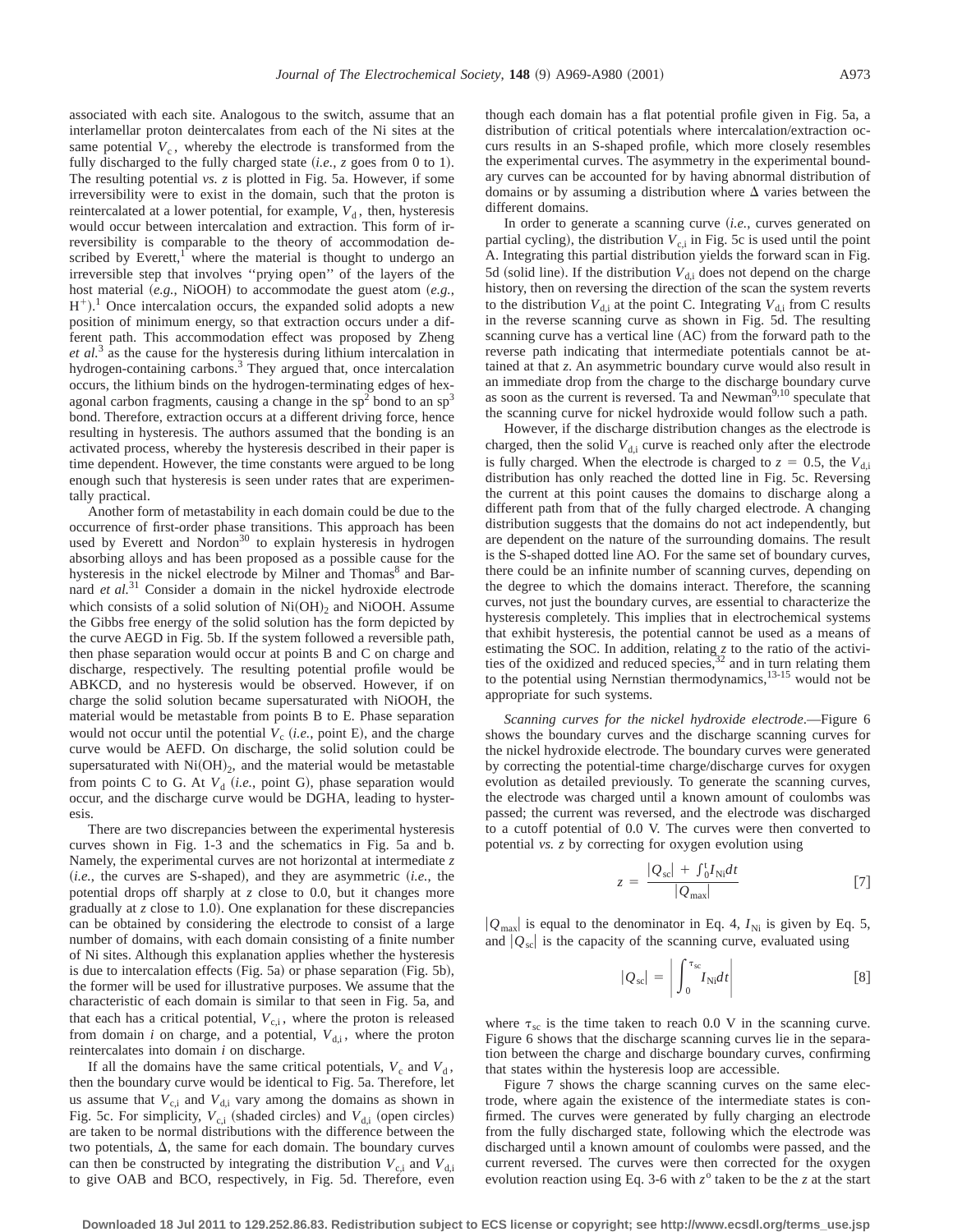

**Figure 5.** Schematic representation of the domain concept applied to the nickel hydroxide electrode. (a) Shows the boundary curves in a domain which exhibits metastability due to an intercalation effect and (b) due to phase separation.  $(c)$  Shows a distribution of the potentials defined in  $(a)$  for the different domains, and (d) is the corresponding response of the system. Two possible scanning curves are shown in  $(c)$  and  $(d)$ , one by the solid line, and the other by the dotted line.



Figure 6. Discharge scanning curves for fresh Ni-Co films. The curves were generated by discharging the electrode after a partial charge. The curves were then converted to *z* by correcting for the oxygen evolution reaction, as detailed in the text, and forcing the end of discharge to occur at  $z = 0$ .

of the scan and using the discharge boundary curve to evaluate the denominator in Eq. 4. The confidence in the estimate of *z* decreases as  $z = 1.0$  (*i.e.*, the fully charged state) is approached, due to the large fraction of oxygen evolution in this region. The shape of the scanning curves in Fig. 6 and 7, when interpreted using domain theory, suggests two aspects of the nature of the domains, namely,  $(i)$  there is a distribution of critical potentials where metastability occurs over the domains and  $(ii)$  the behavior of each domain is history dependent within the range of metastability.

Figures 6 and 7 show that small changes in *z* on the boundary curves result in the potential of the material changing to values between the boundary curves. Alternatively, when the potential is the independent variable, this result can be reinterpreted to mean that even small changes in potential within the boundary curves will lead to proton intercalation/extraction (*i.e.*, changes in *z*), with a finite current passing through the system, a result that was observed experimentally. Hence, techniques that involve perturbations of the potential within the boundary curves  $(e.g.,$  potential step<sup>33-35</sup> and electrochemical impedance spectroscopy<sup>24,36</sup>) would involve intercalation/extraction of protons. This is in contrast to Ta and Newman's speculation that such experiments would have little



**Figure 7.** Charge scanning curves for fresh Ni-Co films. The curves were generated by charging the electrode after a partial discharge. The curves were then converted to *z* by correcting for the oxygen evolution reaction, as detailed in the text, and forcing the value of  $z$  at the start of the charge to correspond to the value of *z* at the end of the previous discharge.

**Downloaded 18 Jul 2011 to 129.252.86.83. Redistribution subject to ECS license or copyright; see http://www.ecsdl.org/terms\_use.jsp**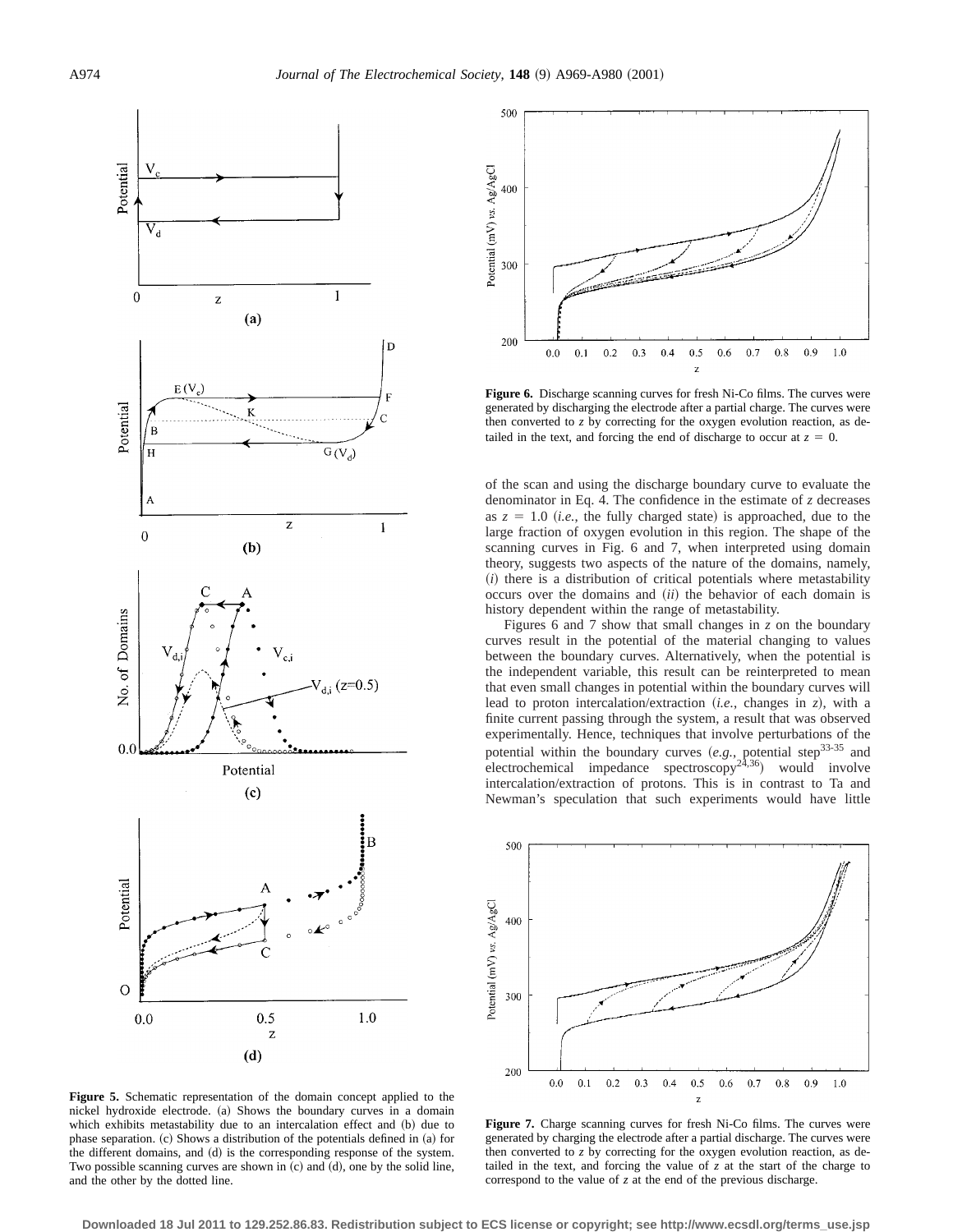

**Figure 8.** Rescaled discharge scanning curves for fresh Ni-Co films. The rescaling was accomplished by stretching the scanning curves in Figure 6 until they touch the boundary curve as illustrated in the inset.

meaning, as the authors assumed that intermediate potentials between the boundary curves would not result in proton intercalation/extraction.<sup>9,10</sup> However, Fig. 6 and 7 show that, at any *z*, the slope of potential *vs. z* on the scanning curve is different from that on the boundary curve. This suggests that the amount of proton intercalated on the positive potential step from the boundary curve would be different from that on a negative step. Therefore, a more detailed understanding of the role of the domains is needed in order to estimate parameters (e.g., diffusion coefficient) based on these perturbation techniques.

Not only are multiple potentials attained at each  $z$   $(e.g.,)$  one on the charge, a second on the discharge, and another for each scan), but also a similar S-shape is observed when comparing the boundary curves to the scanning curves, as mentioned previously. The similarity between the boundary and scanning curves is especially striking when the abscissa of the scanning curves are rescaled (Fig. 8 and 9). The rescaling in Fig. 8 is accomplished by stretching each discharge scanning curve in Fig. 6 until it touches the discharge boundary curve. For example, the boundary curves and one of the scanning curves from Fig. 6 are reproduced as an inset in Fig. 8. The figure defines two values of *z*, namely,  $z_{\text{rev}}$ , denoting the *z* at which the scan is reversed and  $z_d$ , denoting the *z* on the discharge boundary curve that has the same potential as does  $z_{\text{rev}}$ . The abscissa is then rescaled using  $z' = (z_d / z_{\text{rev}})z$  to generate Fig. 8. Note that for a boundary curve,  $z_d = z_{rev}$  and therefore,  $z' = z$ . Although no physical basis exists for the rescaling, it is seen from Fig. 8 that the scanning curves overlap on the boundary curve, and only the end of the very short scanning curve deviates from the boundary curve.

A similar analysis was undertaken for the charge scanning curves as shown in Fig. 9a, where the scanning curves were rescaled to touch the charge boundary curve using an equivalent procedure by defining a reversal point,  $z_{\text{rev}}$ , and an equivalent point on the charge curve,  $z_c$ . Although the quantitative overlap in Fig. 9a is not as good as in Fig. 8, the qualitative shapes are similar. The major qualitative difference is that the boundary curve has a very sharp rise in potential at the beginning of charge, where the scanning curves show a more gradual increase. This gradual increase is seen even when the current is reversed at the knee at the end of discharge where *z*  $\rightarrow$  0. Only when the discharge is continued until the potential reaches 0.0 V *vs.* Ag/AgCl is the sharp rise in potential at the beginning of charge seen. Hence, the rescaling was changed so that the scanning curves touch the longest charge scanning curve by assuming that it was representative of the charge boundary curve. Again, the reversal point,  $z_{\text{rev}}$ , and an equivalent point on this charge



**Figure 9.** Rescaled charge scanning curves for fresh Ni-Co films. (a) Was normalized by forcing the potential at the start of the scan to lie on the boundary curve. (b) Was generated by forcing it to lie on the longest scanning curve. The solid line indicates the boundary curve, and the dotted lines the scanning curves.

boundary curve,  $z_c$ , were used for the rescaling, which is shown in Fig. 9b. Although, differences are still evident between the scanning curves, the overlap is better than that in Fig. 9a, especially at low values of *z*. It is known that when the nickel hydroxide electrode is completely discharged, the conductivity of the material is very low and the material behaves as a semiconductor.<sup>13</sup> This low conductivity could be the cause for such differences between the boundary and scanning curves.

As mentioned earlier, there can be an infinite number of scanning curves for the same set of boundary curves depending on the distribution of the domains and their interaction with the adjacent domains. However, independent of these interactions, Everett and Smith<sup>37,38</sup> argue that the boundary and scanning curves obey certain theorems. Using various distributions to describe the boundary and scanning curves, Everett and Smith $37,38$  outline seven theorems that describe the relationship between the boundary and scanning curves. These theorems also govern the trajectories of the system inside the hysteresis loop. Any system that exhibits a true hysteresis due to the existence of domains should follow theorems 3 to 7 and either theorem 1 or 2. We first describe the theorems in electrochemical terms, and then compare them to the nickel hydroxide electrode to see their applicability. For details of the derivation of the theorems and their limits of applicability see Everett and Smith $37,38$  and Enderby. $39,40$ 

*Theorem 1*.—If the discharge scanning curves meet the discharge boundary curves before the electrode is fully discharged, then the charge scanning curves will meet the charge boundary curves before the electrode is fully charged. The scanning curve from A to C in Fig. 5d is an extreme case of theorem 1 where the scanning curve meets the boundary curve, but with no change in *z*.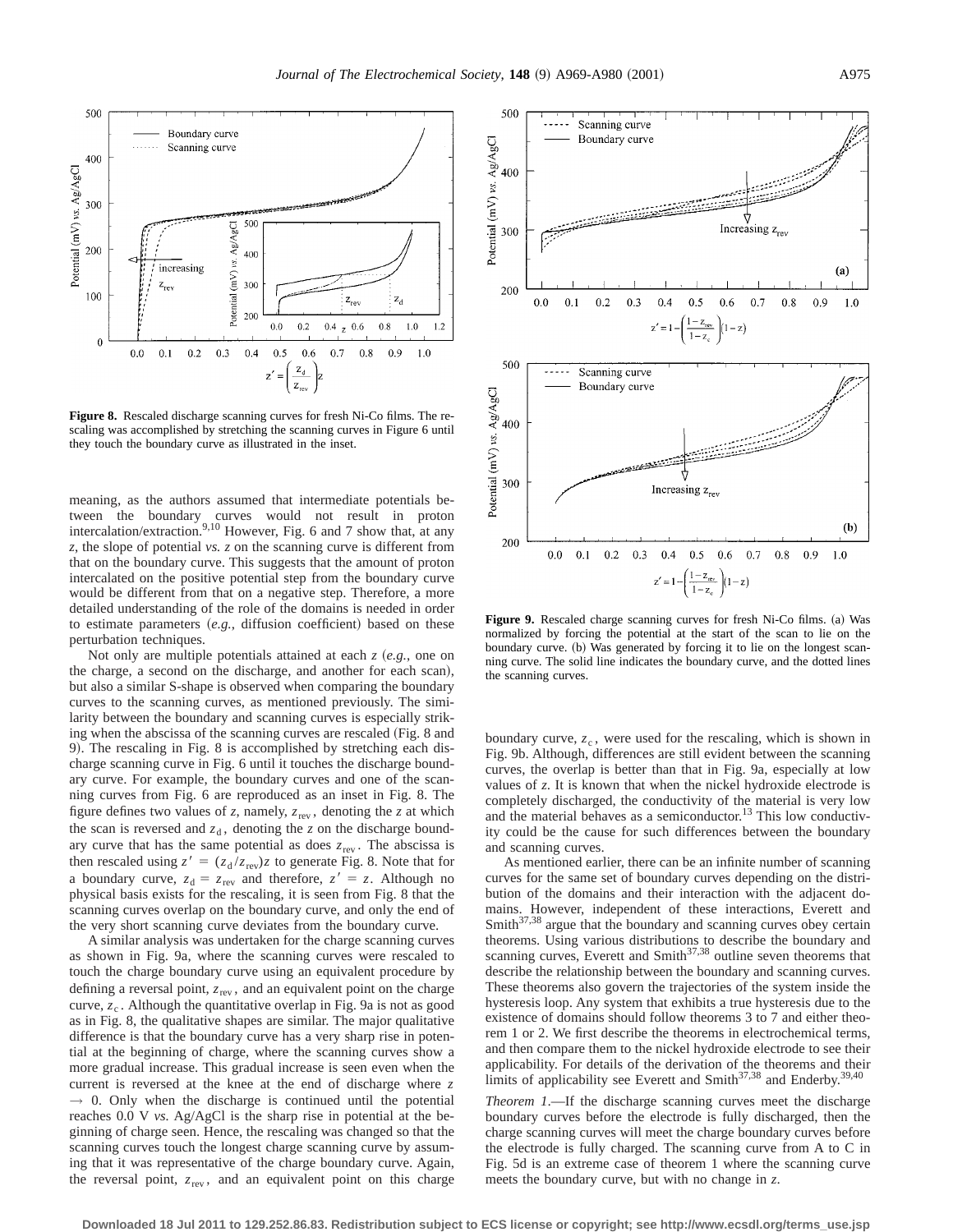

**Figure 10.** Test of the validity of theorem 4 and 5 for fresh Ni-Co films. The scanning curves were generated by reversing the (constant) current at the potentials shown by the light dotted lines. The left loop starts from charging beginning at  $z = 0$ , and the right loop starts from discharging beginning at  $z = 1$ . Note that the system continues along the boundary curve after experiencing one current reversal at  $V_A$  (for the initially charging curve). For the initially discharging curve, the first current reversal occurs at  $V<sub>B</sub>$  and the second at  $V_A$ .

*Theorem 2*.—If the discharge scanning curves converge on the lower intersection point of the boundary curves  $(z = 0)$ , the charge scanning curve will converge on the upper intersection point ( $z = 1$ ). In other words, the scanning curves meet the boundary curve at *z*  $= 0$  or  $z = 1$  only, and not at any intermediate *z*. The dotted scanning curve from A to O in Fig. 5d corresponds to theorem 2, where the scanning curve meets the boundary curve only at  $z = 0$ . Figures 6 and 7 reveal that the scanning curves in the nickel hydroxide electrode closely resemble curve AO in Fig. 5d, and therefore, can be said to follow theorem 2.

*Theorem 3*.—The slope of the discharge scanning curve must always be more than that of the discharge boundary curve at the same *z*; similarly, the slope of the charge scanning curve should be more than that of the charge boundary curve at the same *z*. We can see from Fig. 6 and 7 that this is true for the nickel hydroxide electrode.

*Theorem 4*.—The first part of this theorem predicts that if the path of the system is reversed at a particular potential  $V_A$ , with a corresponding  $z = z_A$ , and the potential scanned to  $V_B$  and back to  $V_A$ , then  $z$  will return to  $z_A$ . The experimental data in Fig. 10 show the results as envisioned in this theorem. Here, the electrode was charged from the completely discharged state to  $V_A = 335$  mV *vs.* Ag/AgCl, which corresponds to  $z_A = 0.52$ . The current was reversed to generate a discharge scanning curve until the potential reached  $V<sub>B</sub> = 285$  mV. The current was reversed again to generate a charge scanning curve, where it returned to the point  $V_A$ 335 mV and  $z_A = 0.52$  as predicted by the theorem. The second part of this theorem predicts that cycling the potential between  $V_A$ and  $V<sub>B</sub>$  will lead to a loop of constant shape and area independent of the position of *z*. In order to test this part of the theorem, the electrode was completely charged and then discharged to  $V_B$  $= 285$  mV, corresponding to a  $z_B = 0.44$ . The current was reversed to generate a charge scanning curve until the potential reached  $V_A = 335$  mV. The current was again reversed to generate a discharge scanning curve, where it returned to the point  $V_{\text{B}}$  $= 285 \text{ mV}$  and  $z_B = 0.44$ . As predicted, the two scanning loops have the same shape and area. These two internal loops are reproducible, and one can cycle between the points  $V_A$  and  $V_B$  with negligible change in the shape of the loops. Such reproducible internal loops also have been seen in adsorption hysteresis.<sup>1</sup>



**Figure 11.** Test of the validity of theorem 6 for fresh Ni-Co films. The curves were generated by cycling the current over two different ranges of *z* from the charge boundary curve. As predicted by theorem 6, the path of the system after it crosses point P is dependent on its history.

*Theorem 5*.—If, when the systems returns to  $V_A$  as envisioned in theorem 4, *z* is allowed to increase by continuing the charge, the system will move along the same curve as that which would have been followed if no loop had been traversed from  $V_A$  (*i.e.*, on the boundary curve). To test this prediction, the electrode that was used to test for theorem 4 was charged to  $z = 1$  after the loop returned to  $V_A$ . The resulting potential is also shown in Fig. 10, although it is not evident as it overlaps with the boundary curve. The proximity of the two curves confirms the applicability of this theorem. A similar effect is seen on continuing the discharge past the point  $V_B$  to  $z$  $= 0$ , with the curve approximately overlapping on the discharge boundary curve. Theorem 5 is also called the wiping-out property of a system exhibiting hysteresis, as the memory of the systems excursion at  $V_A$  is wiped out as soon as it returns to this point and the system behaves as if there was no excursion at  $V_A$ .<sup>41</sup>

*Theorem 6*.—Any point P within the hysteresis loop can be reached in a number of ways, some from lower *z*, others from higher. Although the system can be described by its potential and SOC  $(i.e., V)$ and *z*), its state will not be completely defined since its behavior when it moves away from P depends on its route by which this point was approached. The importance of this theorem is that the path of the system within the hysteresis loop depends on its history, or in other words, the shape of the scanning curves is related to a historydependent distribution. This theorem has been the argument behind using the domain concept and is fundamental to the description of the scanning curves.

In addition, experimental evidence of this theorem disproves the theory for hysteresis proposed by Duhem, as described by Everett and Smith.37 Duhem describes the scanning curves to be one of two families of curves, the ascending series and the descending series, such that only one of each family passes through each point. The ascending curves are the possible paths of the system when the potential is increasing, and the descending curves when the potential is decreasing. This is in contrast to what is described in theorem 6, which states that each point in the loop can be reached by an infinite number of paths. Figure 11 shows experimental data that support theorem 6 and thereby disprove the theory of Duhem in the nickel hydroxide electrode. Here, the electrode was charged using a constant current until  $z \approx 0.8$ , when the current was reversed to generate a discharge scanning curve until  $z \approx 0.15$ , at which point the electrode was charged again to complete the loop. The electrode was then completely charged and then discharged, after which a second loop was traversed, but over a shorter *z* compared to the first, as indicated in the figure. Due to theorem 4, the system tries to return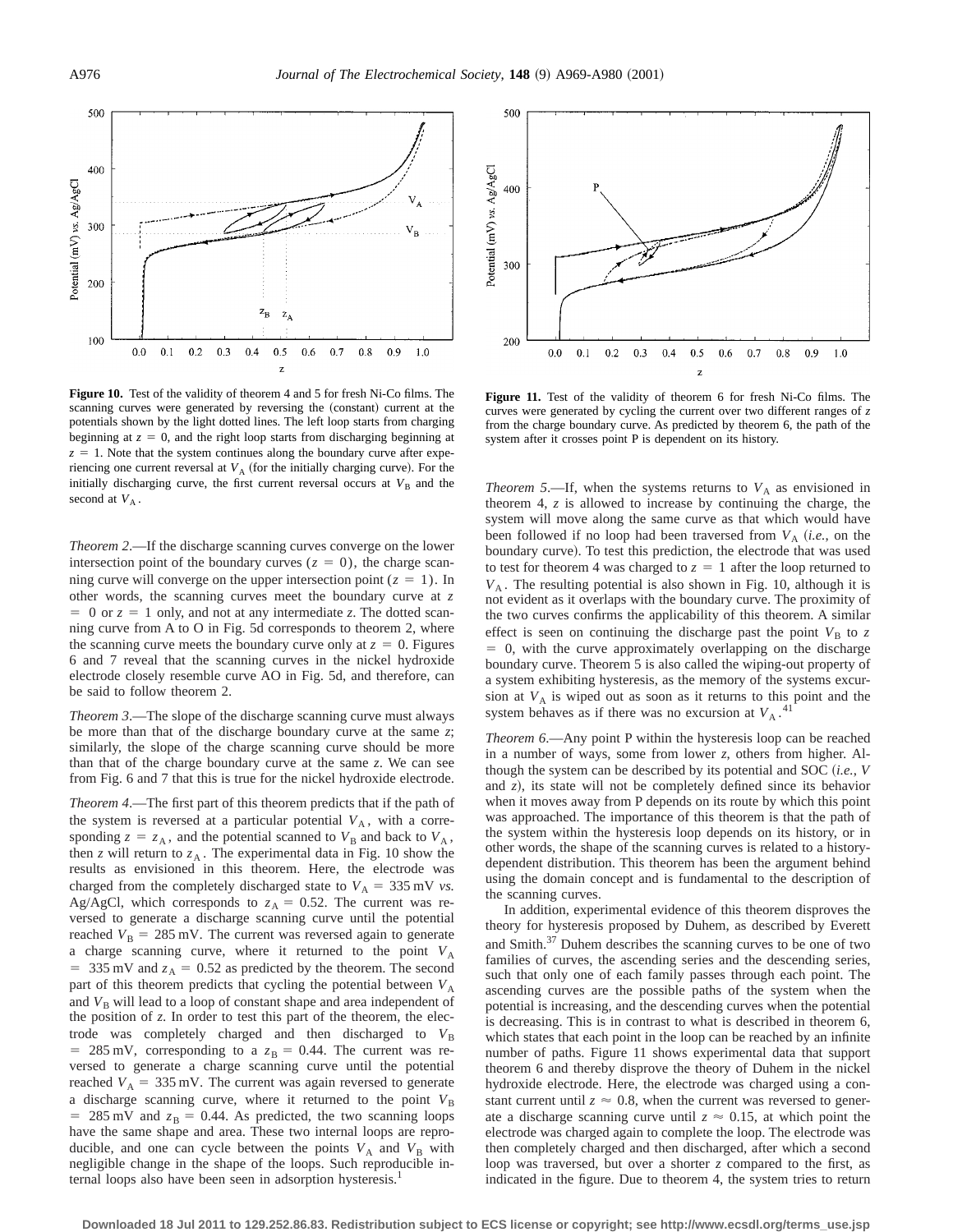

Figure 12. Test of the validity of theorem 7 for fresh Ni-Co films. (a) Was generated by cycling the current over two successively smaller ranges of *z* from the charge boundary curve. Note that the path of the system after a reversal approaches the point of previous reversal, thereby wiping the history of both the primary and secondary excursion. (b) Illustrates the path of the system when  $\Delta z$  was decreased in each cycle, where the curves appear to approach the midpoint between the boundary curves.

to the point where the excursion from the main loop began. This property ensures that the charge scanning curve in the shorter loop crosses the one in the longer loop at the point P. Notice that, as predicted by theorem 6, the path of the system beyond point P is different and depends on the route by which the point was reached.<sup>41</sup>

*Theorem 7*.—If the system is taken through a series of oscillations of  $\Delta z$  of decreasing amplitude, after the *n*th reversal, the system moves toward the point where the  $(n - 1)$ th reversal occurred; if the system is carried through this point, it moves toward the (*n* 2 3)rd reversal point, and so on. This theorem is an extension of theorem 4, in that it describes the wiping out of the memory when the system is taken on an excursion on the internal loops. In order to test the validity of this theorem, the system was charged from the completely discharged state until  $z \approx 0.55$ , at which point the direction was reversed. This discharge scan was maintained until *z*  $\approx$  0.25, when the direction was again reversed, as shown in Fig. 12a. An internal loop to this excursion was executed by reversing this scan at  $z \approx 0.4$  and again at  $z \approx 0.3$ . The system was then allowed to charge completely to  $z = 1$ . As stated by the theorem, the system returns to the point where the secondary excursion occurred, thereby wiping out the secondary history. Charging the electrode further results in the system wiping out the primary history.

In order to observe the path of the system when  $\Delta z$  was decreased in each cycle, an experiment was conducted as shown in Fig. 12b. Here the system was charged from the completely discharged state until  $z \approx 0.6$ , at which point the direction was reversed. This discharge scan was maintained until  $z \approx 0.2$ , when the direction was again reversed. This reversal was continued at successively lower intervals. As seen from Fig. 12b, a reversal results in the curve approaching the previous reversal point, as predicted by



**Figure 13.** Equilibrium curves measured as a function of cycling over a small range of *z*. The curves were generated by charging and discharging the electrode using a constant current over a  $\Delta z$  of 0.02 for 50 cycles during charge and discharge. The inset plot shows the drift in potential toward the discharge boundary curve. The time for each charge (or discharge) was 30 s, resulting in the completion of the 50 cycles in 3000 s. In contrast, In Fig. 4, the system was shown to be relatively stable over 10 h.

the theorem. In addition, the curves appear to approach the midpoint between the boundary curves.

The close agreement of the predictions of these theorems with the experimental data on the nickel electrode leads us to conclude that the nickel hydroxide electrode's behavior is consistent with the existence of a number of individual units or domains, each of which exhibits two or more metastable states. While domain hysteresis is commonly studied in adsorption and magnetism, the effect seems to have been studied in only one electrochemical energy storage system, namely, the  $Li/LiMnO<sub>2</sub>$  cells. In attempting to explain the production of heat in these cells, Murray *et al.*<sup>5</sup> conclude that a part of the heat is produced by the hysteresis effect. Although, the potential of the material appears to represent that of a ''solid solution,'' <sup>42</sup> the authors suggest that in reality the material could be exhibiting a first-order phase transition, the signatures of which are modified by the disorder in the material. Therefore, the system can be thought to have domains of coexisting phases. The authors also suggest that the memory of the system is stored in the position of the phase boundary, and movement of the phase boundary causes hysteresis.

In a subsequent paper, Sleigh *et al.*<sup>6</sup> attempt to understand this hysteresis effect by analyzing data on short cycles within the hysteresis loop and comparing their behavior to the general theorems of hysteresis as described above. Loops similar to those shown in Fig. 10, where the electrode is cycled between two points, were generated. However, the authors note that the potential within the loop is parallel to that of the discharge boundary curve, contrary to what is expected in theorem 3. In addition, the graph does not seem to satisfy the wiping-out property that is expected in systems that exhibit domains. Nevertheless, the effect of the history on the material's potential and heat profile is evident, and some similarities are seen with this study.

As mentioned earlier, the material can be made to cycle reproducibly within the hysteresis loop. For example, the loop generated in Fig. 10, where the reversal points touch the boundary curves, can be cycled repeatedly with negligible change in the shape or area. In order to test if the stability is maintained when the loops are small, such that the reversals occur well before the boundary curves, the scanning curves shown in Fig. 13 were obtained. In one set of experiments, a completely discharged film was charged to  $z = 0.5$ , and then continuously discharged and charged to approximately *z* 5 0.49 and 0.51, respectively, 50 times. Similarly, a completely charged film was discharge to  $z = 0.5$ , and then cycled between z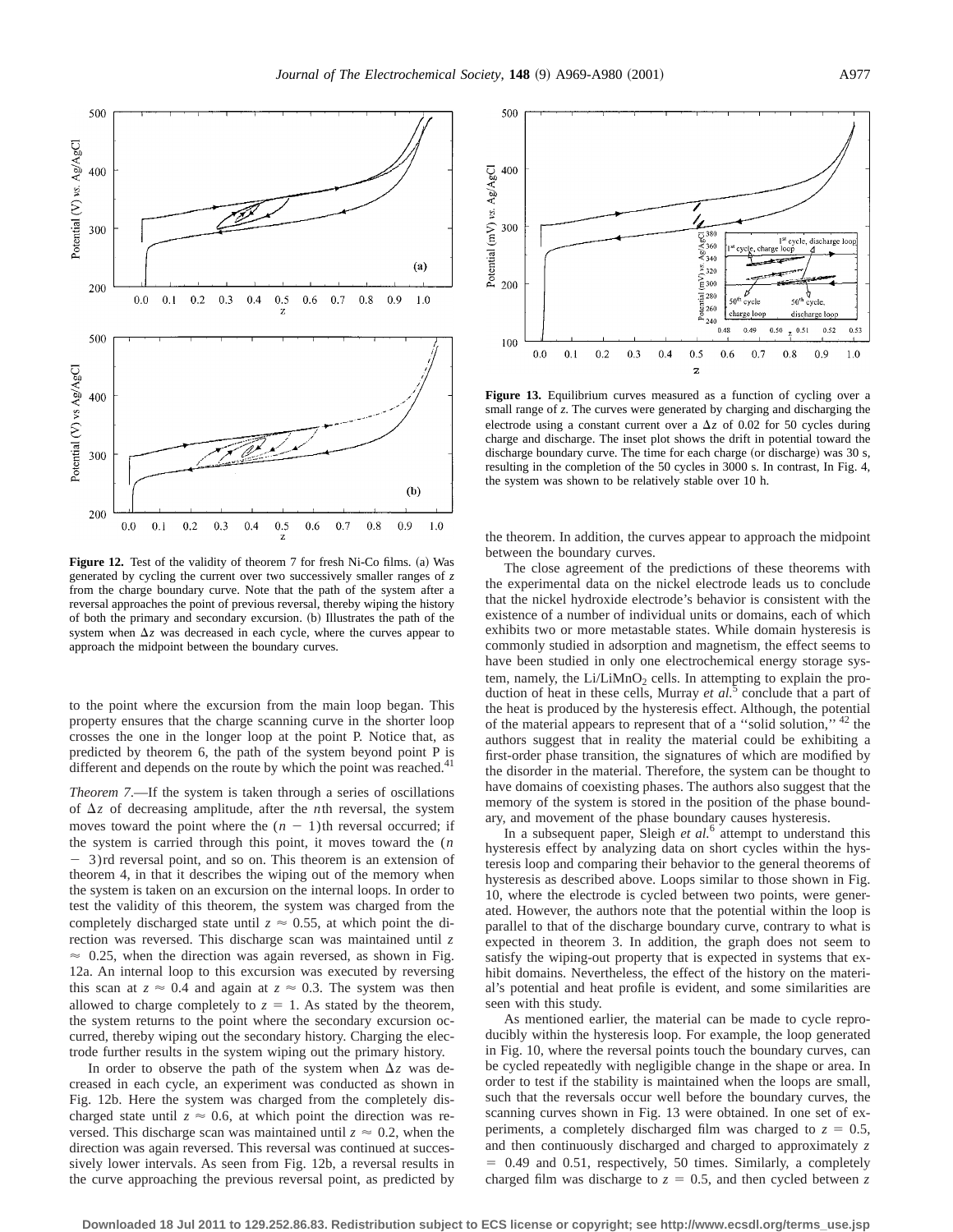

**Figure 14.** Midpoint potential as a function of cycle number when the electrode is oxidized and reduced over a small range of *z*, as shown in Fig. 13. The plot shows drift in the potential of the curves in the charge boundary curve toward the discharge curve.

 $= 0.5$  and 0.52. Figure 13 shows the first and fiftieth loops for these experiments. In Fig. 10, the small loops were not corrected for oxygen evolution as its effect was estimated to be negligible based on Eq. 6. For example, assuming that the side reaction occurs at its maximum rate  $(i.e., at 343 \text{ mV},$  the potential of the charge boundary curve at  $z = 0.5$ ) over the duration of the 50 cycles, the decrease in *z* is estimated to be less than 3%. Even a 3% change in *z*, though, would result in a decrease in potential of less than 2 mV. Negligible self-discharge was confirmed further by discharging the material at the beginning and end of the 50 cycles, where the capacity removed did not change.

The experiment on charge appears unstable in that the potential of the system decreases until it approaches that of the discharge boundary curve. On the other hand, the cycles on discharge were fairly reproducible, with little change in the potential. This is seen more clearly in Fig. 14, where the potential of the midpoint of the oxidation and reduction experiments are plotted as a function of the cycle number for both the loops (*i.e.*, loops generated after a partial charge and after a partial discharge). The midpoint on oxidation is higher than that on reduction in both cases. This is because extraction occurs at a greater driving force compared to intercalation because of the metastability in the domains. However, the midpoint potentials shift downward as the electrode is cycled. As the *z* at the end of the 50 cycles is the same as that at the start of the experiment, the oxygen evolution reaction can be eliminated as the cause of this drift. This drift is in contrast with the result in Fig. 4, where the system was found to be stable over tens of hours. In addition, it is a deviation from theorem 4, where the potential of the system is expected to return to the same point from where the excursion occurred. While Fig. 12b shows that the system approaches the midpoint between the boundary curves when a few cycles of successively smaller amplitude are imposed, Fig. 13 and 14 show that when numerous small loops of the same amplitude are imposed they approach the discharge boundary curve. This would suggest that the memory of the system's excursion is not completely wiped, resulting in the memory building up over the cycles, thus causing the effect seen in Fig. 13 and 14. The cause for this memory buildup needs to be explored further to understand better the hysteresis in the system.

*Empirical procedure to predict the scanning curves from the boundary curves*.—Figure 5 illustrates that in order to characterize the hysteresis in a system, the boundary curves alone are not sufficient. That is, scanning curves are needed in order to determine whether the dotted or solid curve results when discharge occurs



**Figure 15.** Simulated discharge scanning curves for fresh Ni-Co films. The curves were generated using the procedure outlined in the text. Also shown are the fits of Eq. 9 to the discharge boundary curve and the longest charge scanning curve (solid lines).

before the electrode is fully charged. Now that is has been established that the scanning curves follow the form represented by the dotted line in Fig. 5, the boundary curves can be used to predict the scanning curves. Namely, by rescaling the scanning curves, as shown in Fig. 8 and 9, it is possible to collapse the scanning curves on the boundary curves with reasonable accuracy. In the absence of a clear understanding of the underlying phenomenon behind the hysteresis, this empirical approach is used to predict the scanning curves based on the boundary curves. This approach can be used in nickel-based battery models to predict the voltage during partial charge/discharge cycles. The first step in the methodology is to fit the experimental discharge boundary curves to an empirical equation. A nonlinear least-squares package, DataFit, was used to fit Eq. 9 to the discharge boundary curve, with  $E_{\text{Ni}}$  set equal to *V* 

$$
E_{\text{Ni}} = E_{\text{Ni}}^{0} + \frac{RT}{F} \ln\left(\frac{z'}{1 - z'}\right)
$$
  
+ 
$$
\frac{RT}{2F} [2A_{0}(1 - 2z') + B_{0}(1 - 3z'^{2})]
$$
[9]

The parameters  $A_0$  and  $B_0$  in Eq. 9 arise from the use of a twoparameter Margules expression to correct for activities.<sup>13-15</sup> In Eq. 9,  $z<sup>8</sup>$  is the normalized *z* used to generate Fig. 8 and 9 and is equal to *z* for the boundary curve. An adequate fit yielded  $E_{\text{Ni}}^0 = 0.2985 \text{ V}$ ,  $A_0 = 3.9745$ , and  $B_0 = -4.6795$ . The second step is to identify the point  $z_{\text{rev}}$  where the scan is reversed and the point  $z_d$  on the boundary curve, which has the same potential as the start of the scanning curve (see Fig. 8). For example, the scanning curve originating at 0.48 would yield  $z_{\text{rev}} = 0.48$  and  $z_d = 0.85$ . Equation 9 is then used for  $0 \le z' \le 0.85$  to obtain *E*, as shown in Fig. 15. Comparison with Fig. 6 shows that the predictions of the scanning curves are adequate.

A similar procedure can be used to predict the charge scanning curves as shown in Fig. 16. In keeping with the observation in Fig. 9a and b that the shapes of the scanning curves are qualitatively similar to each other but different from that of the boundary curve, the longest charge scanning curve was taken to be representative of the charge boundary curve. A fit of this curve to Eq. 9 yielded  $E_{Ni}^{0}$  $= 0.3398$  V,  $A_0 = 2.2139$ , and  $B_0 = -2.053$ . The subsequent procedure is similar to that described above. While the predictions are adequate at low and intermediate *z*, the deviations are clear as *z* approaches 1. This may be the result of the greater contribution of the oxygen evolution side reaction at high *z*.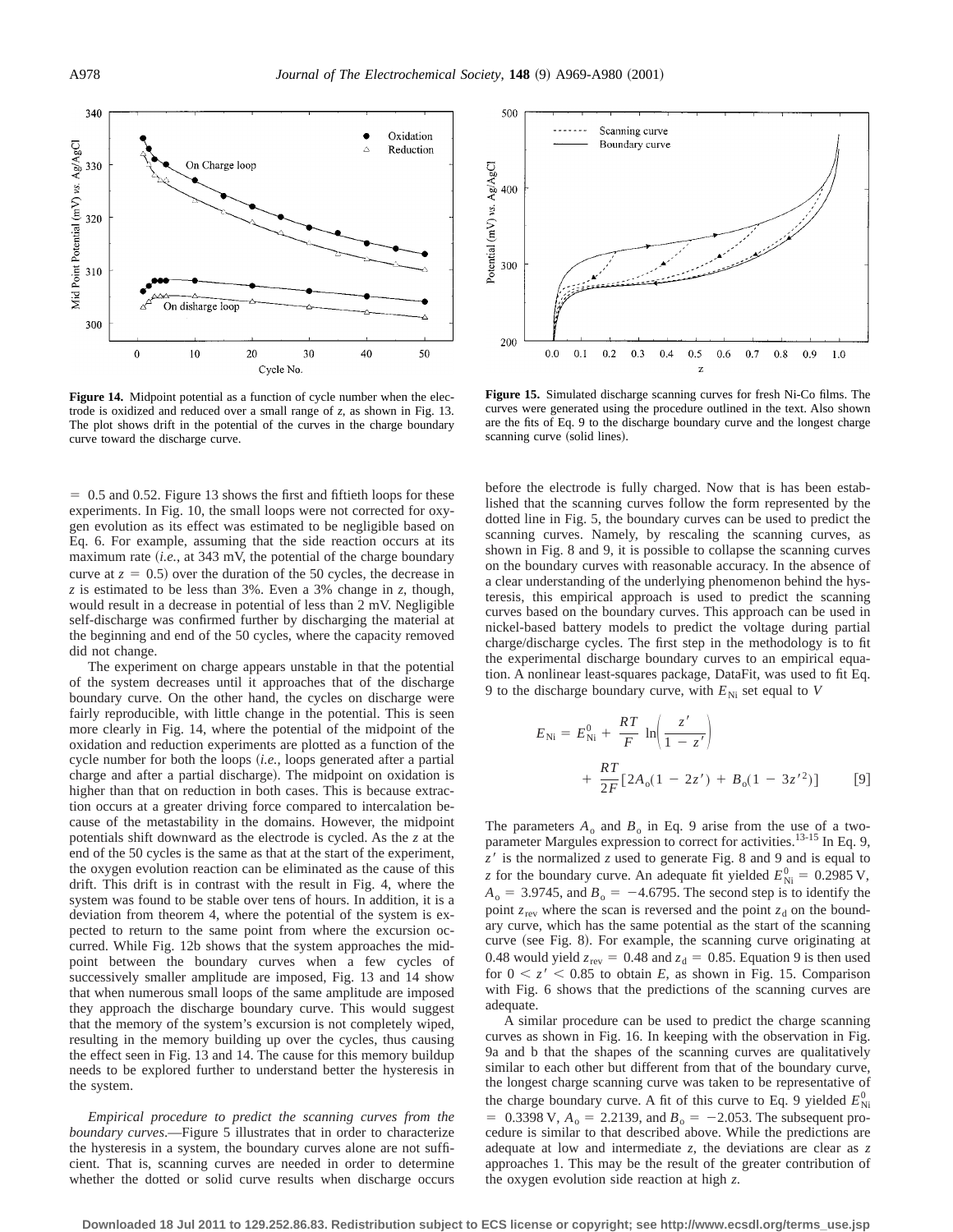

**Figure 16.** Simulated charge scanning curves for fresh Ni-Co films. The curves were generated using the procedure outlined in the text. Also shown are the fits of Eq. 9 to the discharge boundary curve and the longest charge scanning curve (solid lines).

#### **Conclusions**

We confirmed that the nickel hydroxide electrode exhibits a stable hysteresis loop, with the potential on charge being higher than that on discharge at every state-of-charge. We also showed that the charge and discharge potentials vary depending upon the number of electrons transferred  $(i.e., 1.67$  and 1.0), the compositions (pure Ni and Ni-Co), and the defect content, but the shape of the hysteresis loop does not. Furthermore, we showed that the hysteresis loop created during a complete charge and discharge  $(i.e., boundary curves)$ is not sufficient to define the state of the system. Rather, internal loops within the boundary curves (*i.e.*, scanning curves) can be generated that access potentials between the boundary curves. The potential obtained at any SOC, as well as how the material charges and discharges from that point, depends on the cycling history of the material.

As little information is available on electrochemical hysteresis, theories proposed in magnetism and adsorption were examined. The theory of domains, where the system is thought to be made up of many small units each of which exhibits two or more metastable states, was found to be applicable in explaining the behavior of the system. The qualitative shape of the boundary and scanning curves suggests that the domains in nickel hydroxide are characterized by two features, namely,  $(i)$  there is a distribution of critical potentials where metastability occurs over the domains and  $(ii)$  the behavior of each domain is history dependent within the range of metastability. Although the actual cause for the metastability in each domain is not clear, previous research suggests either energy changes during intercalation or phase separation as possible causes for the phenomenon. The close adherence of the system to the seven theorems outlined by Everett and Smith $37,38$  indicates the applicability of domain theory in explaining hysteresis in nickel hydroxide. Although the system follows the path predicted by the theorems closely, deviations from domain theory were seen when the electrode was cycled using a constant current over a small  $\Delta z$  for over 50 cycles. The potential of the electrode was seen to shift from the charge boundary curve to the discharge boundary curve, in deviation from what is expected from theorem 4. This suggests that the experiment did not result in the complete wiping out of the system's memory.

Based on the observation that intermediate potentials between the boundary curves can be obtained by partial charging or discharging (i.e., scanning curves), an empirical procedure was developed to predict the scanning curves based on the boundary curves. The procedure was shown to be adequate to predict the discharge scanning curves, but yielded only qualitative agreement in predicting the charge scanning curves.

#### **Acknowledgments**

The authors gratefully acknowledge the financial support from the Office of Research and Development of the United States Central Intelligence Agency, the U.S. Department of Energy under cooperative agreement no. DE-FCO2-91ER75666, and the U.S. Department of Defense under grant no. DAAH04-96-1-0421. Discussions with Professor James Ritter and Michael Matthews (University of South Carolina) on adsorption hysteresis and phase separations are gratefully acknowledged.

*The University of South Carolina assisted in meeting the publication costs of this article.*

#### **List of Symbols**

 $A_0$ ,  $B_0$ ,  $E_{\text{Ni}}^0$  constants in Eq. 9

- $E_{\text{Ni}}$  equilibrium potential for the nickel reaction, V<br> $E_{\text{cv}}$  equilibrium potential for the oxygen evolution
- $E_{ox}$  equilibrium potential for the oxygen evolution reaction, V<br> $F$  Earadays constant 96487 C/equiv
	- *F* Faradays constant, 96487 C/equiv
	- *I* total impressed current, A
	- $I_{\text{Ni}}$  current to the nickel reaction, A
- 
- $I_{\text{ox}}$  current to the oxygen evolution reaction, A exchange current for the oxygen evolution is  $\frac{a}{R}$  exchange current for the oxygen evolution reaction, A<br> $\frac{R}{R}$  universal gas constant 8.314 *I/K* mol
- *R* universal gas constant, 8.314 J/Kmol  $Q$  coulombs exchanged to the nickel read
- *Q* coulombs exchanged to the nickel reaction, C
- $|Q_{\text{max}}|$  absolute value of coulombs exchanged to the Ni reaction, C
- $|Q_{sc}|$  absolute capacity of the scanning curve, C
	- $\overline{z}$  state-of-charge (SOC)<br> $\overline{z}^{\text{o}}$  SOC at the start of an
	- *zo* C at the start of an experiment
	- *z*<sub>c</sub> SOC on the charge boundary curve
	- *z*<sup>d</sup> SOC on the discharge boundary
	- *z*rev SOC at which the scan is reversed
	- *normalized SOC* ( $z' = (z_d / z_{rev})z$  for discharge scanning curves and  $\gamma = (1 - z)(1 - z_{\text{rev}})/(1 - z_{\text{c}})$  for charge scanning curves) *T* temperature, K
	-
	- $t$  time, s<br> $V$  measur *V* measured voltage *vs.* Ag/AgCl, V

Greek

- $\alpha_{\rm a}$  anodic transfer coefficient
- time required to fully charge or discharge the nickel electrode, s
- $\tau_{sc}$  time required to reach 0.0 V for a discharge scanning curve, s

#### **References**

- 1. D. H. Everett, *The Solid-Gas Interface*, E. A. Flood, Editor, Edward Arnold Ltd., London (1967).
- 2. R. P. Feynman, R. B. Leighton, and M. Sands, *The Feynman Lectures on Physics II*, Addison-Wesley (1964).
- 3. T. Zheng, W. R. McKinnon, and J. R. Dahn, *J. Electrochem. Soc.,* **143**, 2137  $(1996).$
- 4. M. Inaba, M. Fujikawa, T. Abe, and Z. Ogumi, *J. Electrochem. Soc.,* **147**, 4008  $(2000)$
- 5. J. J. Murray, A. K. Sleigh, and W. R. McKinnon, *Electrochim. Acta*, 36, 489 (1991). 6. A. K. Sleigh, J. J. Murray, and W. R. McKinnon, *Electrochim. Acta,* **36**, 1469
- $(1991)$
- 7. J. J. G. Willems, *Philips J. Res.*, 35, Suppl. 1, p. 20 (1984).
- 8. P. C. Milner and U. B. Thomas, *The Nickel Cadmium Cell, Advances in Electrochemistry and Electrochemical Engineering*, C. W. Tobias, Editor, Interscience Publishers, New York (1967).
- 9. K. P. Ta, Ph.D. Dissertation, University of California, Berkeley CA (1997).
- 10. K. P. Ta and J. Newman, *J. Electrochem. Soc.*, **146**, 2769 (1999).
- 11. D. Linden, *Handbook of Batteries*, -2nd ed. McGraw Hill Inc., New York (1994).
- 12. H. Bode, K. Dehmelt, and J. Witte, *Electrochim. Acta*, 11, 1079 (1966).
- 13. P. Barnard, C. F. Randell, and F. L. Tye, *J. Appl. Electrochem.*, **10**, 127 (1980).
- 14. D. Fan and R. E. White, *J. Electrochem. Soc.*, **138**, 2952 (1991).
- 15. M. Jain, A. L. Elmore, M. A. Matthews, and J. W. Weidner, *Electrochim. Acta,* **43**, 2649 (1998).
- 16. A. N. Mansour, C. A. Melenders, and J. Wong, *J. Electrochem. Soc.,* **145**, 1121  $(1998).$
- 17. W. E. O'Grady, K. I. Pandya, K. E. Swider, and D. A. Corrigan, *J. Electrochem. Soc.*, **143**, 1613 (1996).
- 18. Z. Xu, B. C. Cornilsen, and G. Meitzner, *Selected Battery Topics*, G. Halpert, M. L. Gopikanth, K. M. Abraham, W. R. Cieslak, and W. A. Adams, Editors, PV 98-15, p. 1, The Electrochemical Society Proceedings Series, Pennington, NJ (1999).
- 19. V. Srinivasan, B. C. Cornilsen, and J. W. Weidner, *Selected Battery Topics*, G. Halpert, M. L. Gopikanth, K. M. Abraham, W. R. Cieslak, and W. A. Adams, Editors, PV 98-15, p. 31, The Electrochemical Society Proceedings Series, Pennington, NJ (1999).
- 20. R. Darling and J. Newman, *J. Electrochem. Soc.*, **145**, 990 (1998).
- 21. P. Timmerman, B. V. Ratnakumar, and S. Di Stefano, *Aqueous Batteries*, P. D.